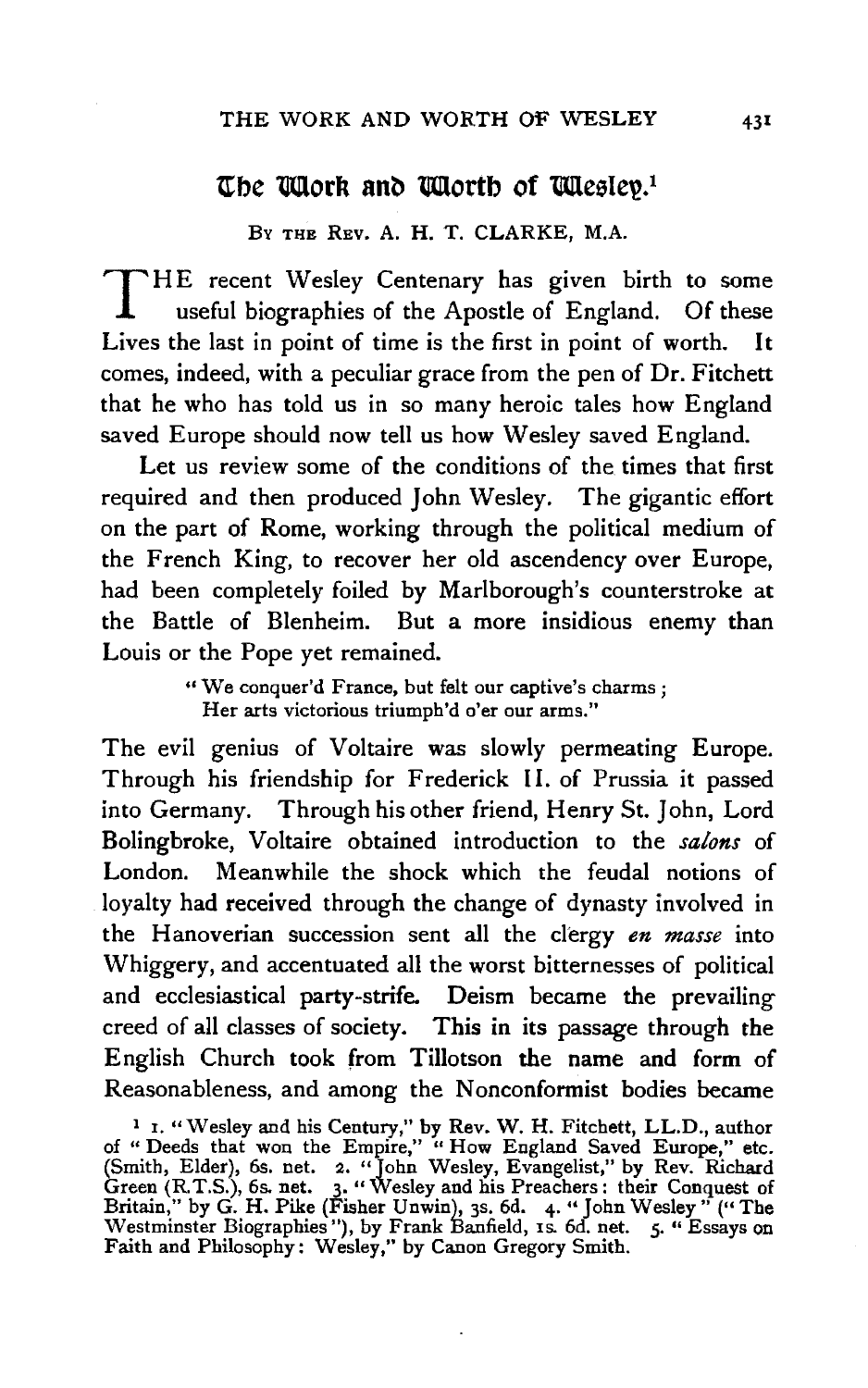frank Arianism. Spirituality had become extinct ; faith was evaporated into a metaphor, and God had become, in the strong language of Sir Leslie Stephen, an idol compounded of fragments of tradition and of frozen metaphysics. To this let the lives and writings of the chief Bishops of those days (Pope's "reverend atheists") bear witness-Gibson, Lavington, Hoadly, Thomas Newton, Richard Watson, and Warburton. Bishop Burnet declared that Ember Week was the burden and grief of his life, as the " much greater part " of candidates for ordination could give "no account" of the contents of Gospel or Catechism. Every schoolboy will remember Bishop Butler's complaint, in the preface to his "Analogy," that Christianity was become more a fit subject for ridicule than serious inquiry. Religion, said the smiling Montesquieu, is unknown in England. And no wonder when the Sunday exhortations from the pulpit, not seldom mingled with oaths, advised the hearers to " take care never to overshoot ourselves, even in the pursuits of the virtues."

The advice was well taken. The novels of Fielding and Smollett, the letters of Chesterfield and Sterne, the pictures of Hogarth and Rowlandson, point that moral and adorn that tale. It was the day of mobs brutalized by the sight of public pillories and public decapitations, by cock-fights and bull-baitings, by harsh sentences in the law courts, and rows of rotting heads on Temple Bar. In the words of a contemporary poet,

> " The hungry judges soon the sentence sign, And wretches hang that jurymen may dine."

It was the day when a lady of quality was rated by her language, a lord by his gallantries, a Minister of State by his drunkenness. And above all this festering corruption lay the smooth exterior, the perfect good-breeding, the refined dissimulation of social manners. Religion was scouted as a *village virtue,* which lacked the *varnish of the vices.* Principle had ceased to exist. Patriotism, as Johnson declared and as Gibbon admitted, had become the "last refuge of a scoundrel." Compromise was the boast of the age. Witness the lines of Pope :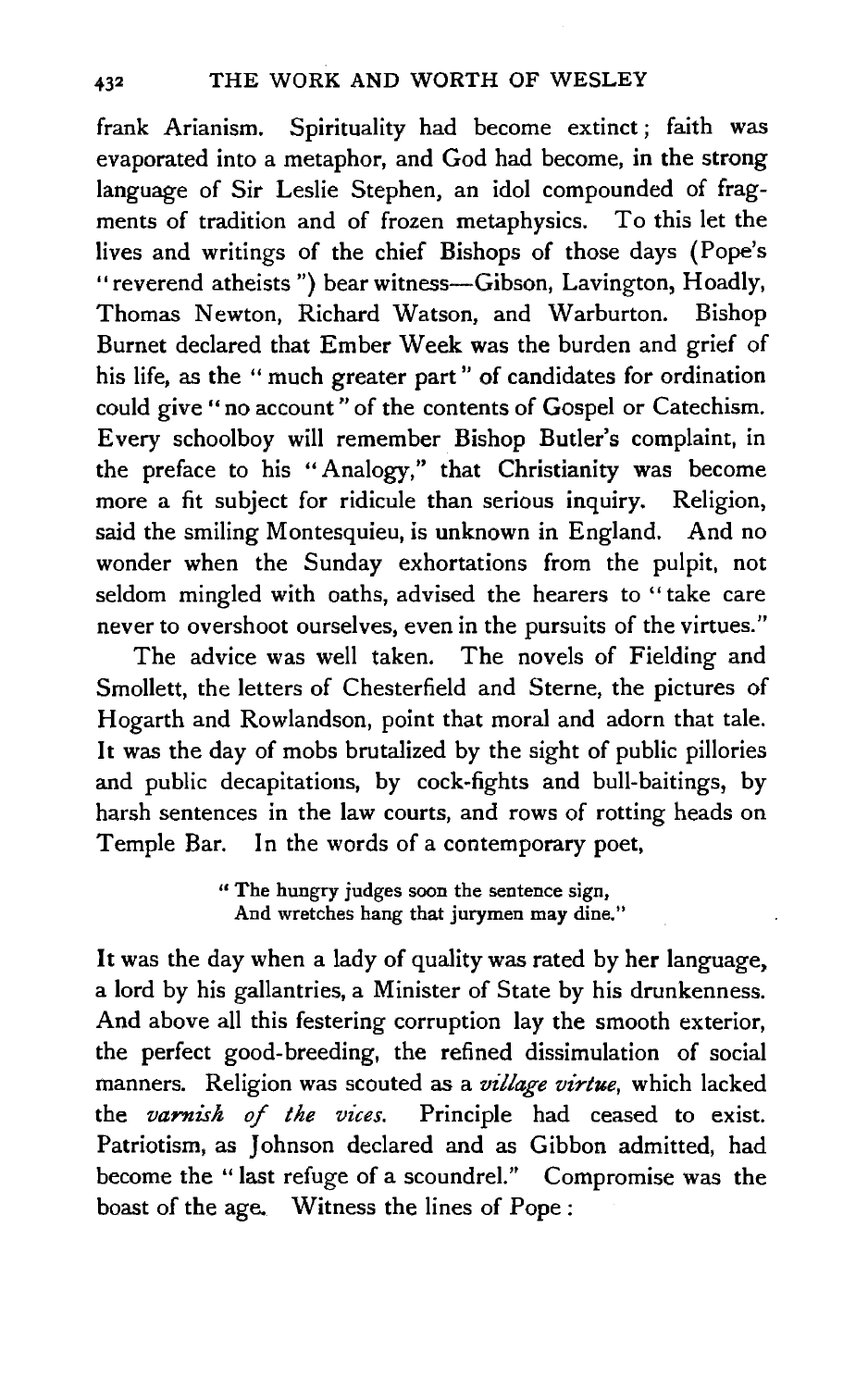" He knows to live who keeps the middle state, And neither leans on this side nor on that, Papist or Protestant, or both between, Like good Erasmus in an honest mean ; In moderation placing all my glory, While Tories call me Whig and Whigs a Tory. For virtue's self may too much zeal be had : The worst of madmen is a saint run mad."

It was an age that seemed to threaten a relapse into primitive heathenism, and called aloud for a republication of Christianity. Audax omnia perpeti gens humana ruit per vetitum nefas. Nor does Dr. Fitchett express himself too strongly when he says that the very light of Christianity itself was being turned by some strange and evil force into darkness.

It was a saying of Nelson's that when things are at their worst they begin to be at their best. At England's darkest hour John Wesley was born, June 17, 1703, the second son of nineteen children. That age was the age of reason : Wesley's peculiar strength lay in the exercise of that faculty ; he was a poor philosopher and theologian, but a born logician. That age demanded scientific rather than moral evidence : Wesley gave to the expression of religion a scientific as well as moral value. Literature was the boast of that age, and Wesley was one of the first of Oxford *litterati*. He early mastered the principles of Hebrew and Arabic, the classics and the mathematics, was Fellow of Lincoln and Greek lecturer to his college. The age of Wesley was the age of good form : few children were more strictly brought up in this respect than the Wesley family. They addressed their father as "honoured sir"; they never cried; they rarely spoke, and when they spoke they always had to give a reason for what they said. At five they all knew their alphabet. At eight Hetty could read the Greek Testament, and Jackie was old enough to be admitted to the Lord's Table. Every hour was mapped out, and this habit continued with Wesley to the last. At Charterhouse, by his father's advice, he ran every morning without fail three times round the school garden.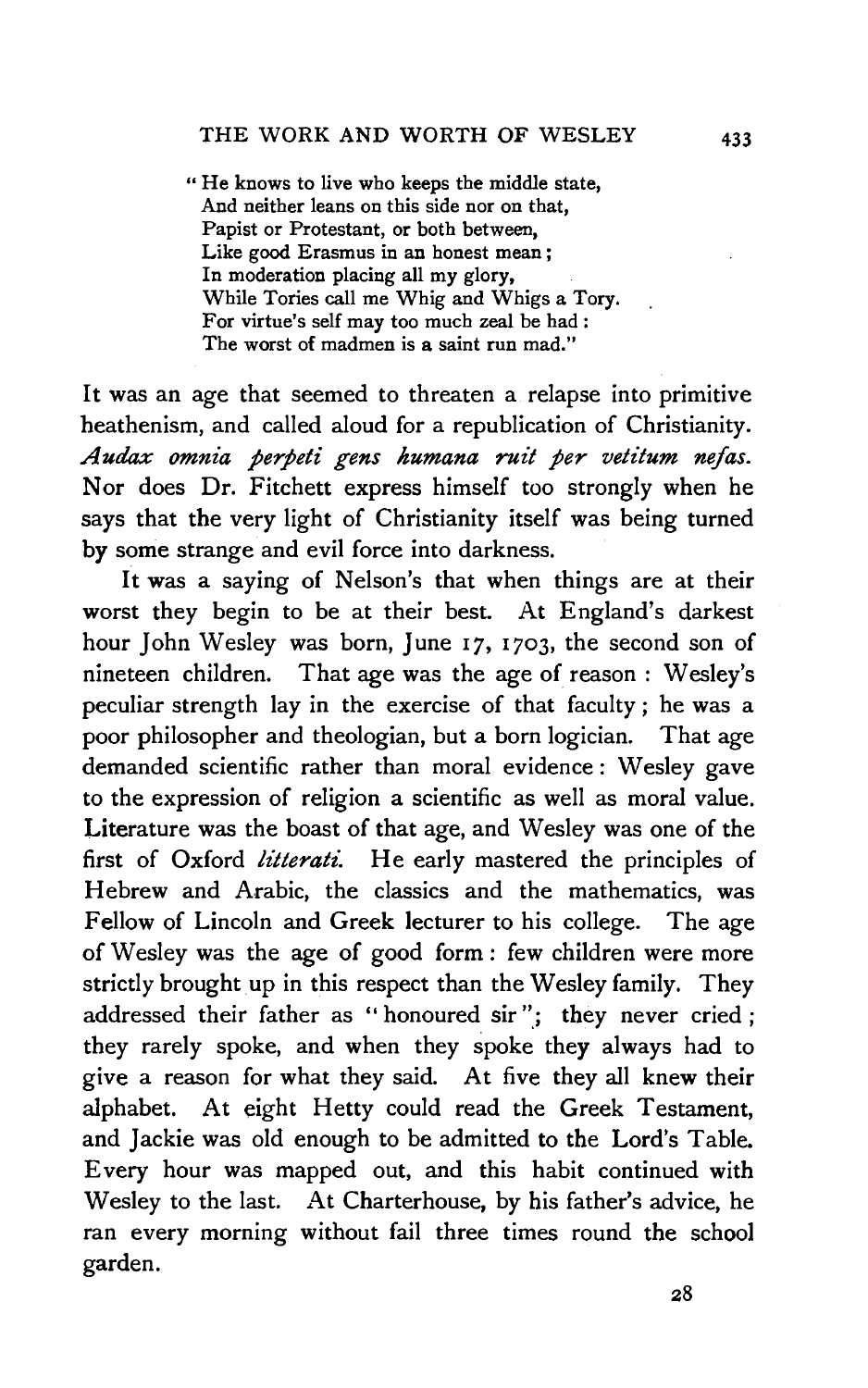These methodical habits pursued the Wesleys into their very religion. And Dr. Fitchett is honest enough to admit that in a home whose piety was " constructed on the principle of a railway time-table and with something of its mechanical effort," there was not much room for the gladness of home or the sweetness of the Gospel to grow. Wesley's parents were High Churchmen, the result of a rebound from Puritanical ancestors who had suffered severely for conscience' sake under the Stuarts. Yet to his mother Wesley owed, on its human side, all his religious genius *(if.* 2 Tim. i. 5). Her practical wisdom matured all his best resolutions, whether it was in taking Holy Orders or in admitting lay preachers into the Church, and her inward piety had early dedicated and predesignated this particular child, plucked from the flames of a burning rectory, to the service of God. Her husband was a less intellectual and somewhat irascible Churchman, who disliked his wife's zeal in religious matters and openly toasted the King over the water. But as he lay a-dying his heart softened. Placing his hand upon the head of Charles, he solemnly said : '' Be steady. The Christian faith will surely revive in this kingdom. You shall see it, though I shall not." To John he said : "The *inward witness*, son, the inward witness! That is the strongest proof of Christianity." The words burned home to the heart of John, then aged thirtytwo.

Such were the "prophecies " that, as with Timothy, "went before upon" him  $(cf. 1 Tim. i. 18)$ .

We do not propose to follow the steps of Wesley's career. That is too well known, and it would be beyond the limits of our space. We wish very briefly to throw some hints on the peculiar characteristics of the man and his work, and to show how completely he was fitted by God and Nature (to use the familiar phrase of his age) for the task before him.

In what sense was Wesley a great man ? Only in a spiritual sense. "God calleth the things that are not as though they were." "When I am weak, then am I strong." Wesley was endowed with little original genius. He had no sense of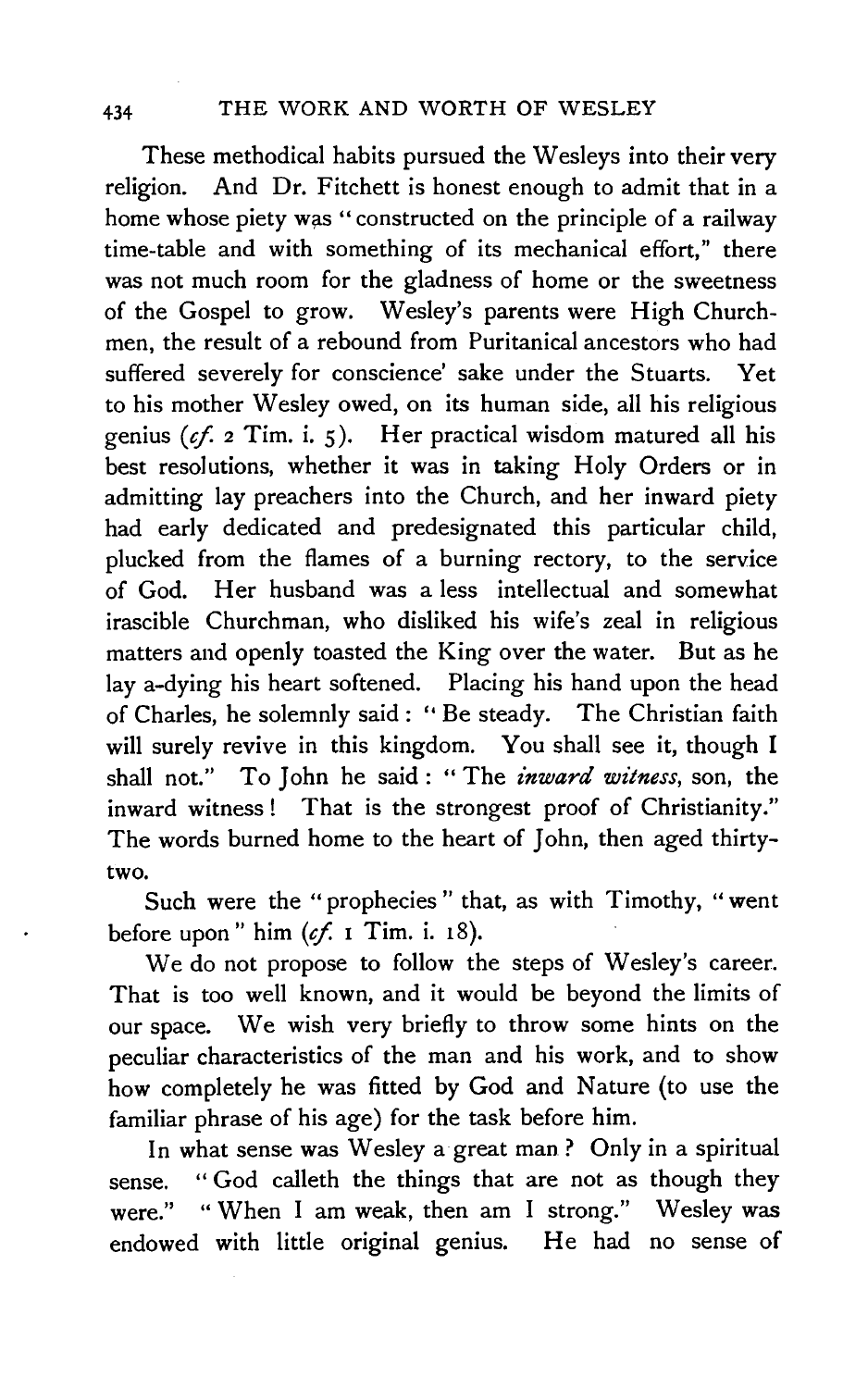humour. He had hardly any imagination. He had no philosophic grasp of universal principles. He was neither deep nor wide. In these limitations lay his strength. To use one of Mr. Coleridge's profound and refined distinctions, he possessed in harmonious proportion all the second-rate gifts of talent (or the faculty of appropriating and applying the work of others), without the ecstasy and misery, the ideality and impulsiveness, of creative genius. It is curious to note how little originality there was in Wesley. His theology leant with unusual weight in its successive phases on the writings of A Kempis, Jeremy Taylor, and William Law, and on the conversations of General Oglethorpe, Peter Böhler, and Count Zinzendorf. In these matters when he ever became original he went wrong. Thus he believed, in despite of such clear texts as Rom. vi. II ("reckon") and I John i. 8, and the teaching of Articles IX. and XV., in sinless perfection. This Dr. Fitchett denies; but Wesley certainly averred that he "felt no carnal root." He regarded, in consequence, Rom. vii. as a description of the legal mind, notwithstanding the distinct intimations to the contrary of viii. 4, 23, 26. Surely none but the most exquisitely sensitive Christian soul could have penned the experience of that seventh chapter! The precious doctrine of our election (cf. Article XVII.) he scouted as unreasonable, notwithstanding St. Paul's frank admission that its mystery was above reasoning (Rom. ix. I9, 20). The truth is, it was above the reach of Wesley's metaphysics and, for his business-like views of religion, unpractical. In one sermon Wesley congratulated himself that while Luther rediscovered the doctrine of justification by faith, it was left to himself to have discovered sanctification by works-a dangerous loophole for Popery to peep in at, and a view held by several of the Fathers at Trent (contrast Rom. i. I 7; Gal. iii. 3, *sq.,* v. 5 ; Col. ii. 6). All these serious points of divinity Wesley's biographers have overlooked.

The same unoriginality pursues Wesley everywhere. His father has to push him out of Oxford, his mother into Georgia, Whitefield into field-preaching. His brother Charles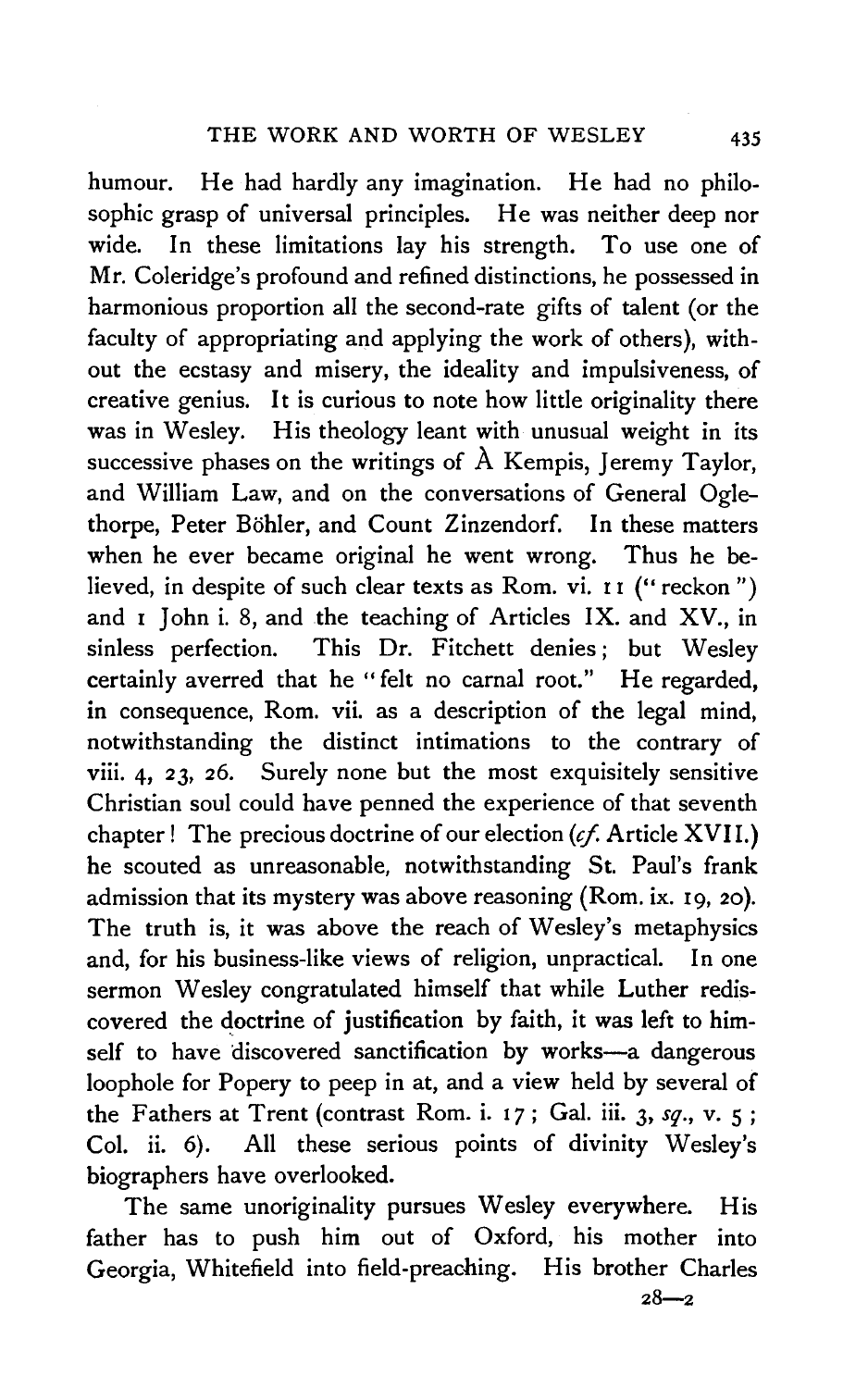originated the Holy Club, or first band of Methodists. George Bowers started the lay-preachers; Captain Foy the idea of classmeetings (Fitchett, pp. 205 *et seq.*, 221). A stiff High Churchman to the last, though in mind rather than in heart, he was original only in summoning the first Conference that precipitated the breach with the Church, and in ordaining the first Bishop to America. As a reader he was hasty and inaccurate, and his comments on books or on living persons are equally worthless. Nor was he a really great preacher. His sermons are acute, logical, dogmatic, and intensely earnest ; but they lack a permanent human interest. They lacked also at the time both anecdote and often preparation. They are not (like the productions of genius) something for all time, but only for one age. Where, then, lay the secret of his strength ? In method and in spiritual power.

I. Wesley possessed a marvellous adaptability to occasion. His practical turn of mind gave form to other men's hints. He *organized* religion and gave it a scientific shape. And his unwearying yet unhasting energy, travelling 250,000 miles a year and preaching fifteen sermons a week for over fifty years, covered England and her dependencies with a vast spiritual network that has given an impetus to every form of religious and philanthropic work since his death. In this respect he reminds us of his great-cousin, Arthur Wesley, or Wellesley, afterwards Duke of Wellington. Alike in face, in frame, in unimpassioned temper of mind, they were alike also in their long-enduring systematic patriotism, engaged each in a lifetime of some eighty years in beating back from Europe the pernicious principles of France. It has been nobly said that it is to John Wesley we owe Waterloo.

2. Back of this vast methodizing agency lay a *spiritual power* that gave to Wesley's work its sustained health and cheerfulness. " He saw," says Dr. Fitchett, " the great truths of Christianity where other men only reasoned about them, and the facts of the spiritual world were as real to him, and in some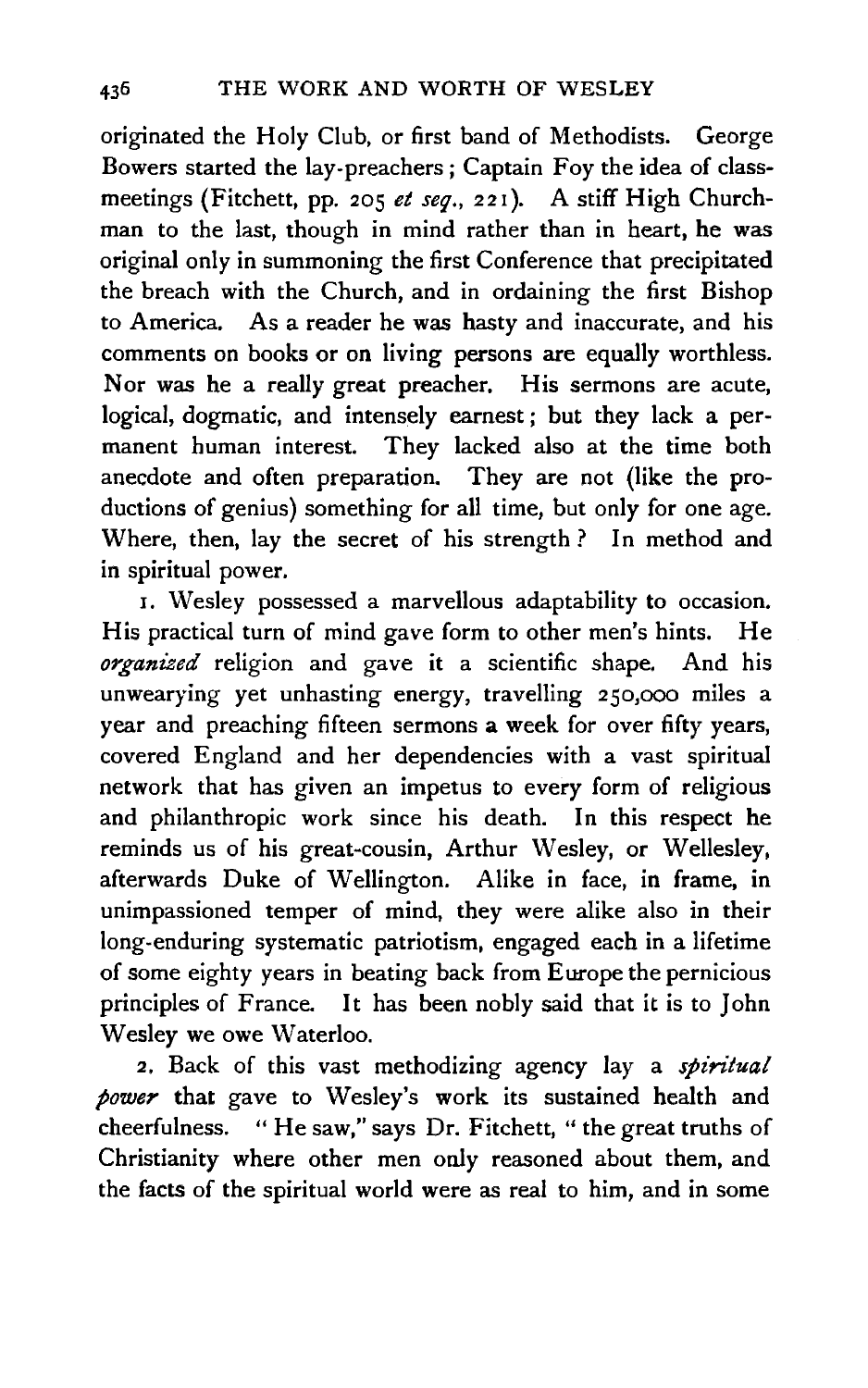senses as clear, as the facts of earth and sky" (p.  $172$ ). It was this that was the secret of his preaching.

"He had little imagination, his voice had no trumpet notes, but his spiritual insight was hardly less than terrible. He seemed to see into men's souls, to put his finger upon the hidden sin, the unconfessed fear. He had the power of making each man feel as though he talked to him alone. As Wesley preached there suddenly broke upon his hearers the sense of the eternal world with its tremendous issues" (pp. 180 *et seq.,* 188).

Of this style of preaching Southey, in the twelfth chapter of his incomparable biography, has given us some specimens.

Behind all this, again, lay a vivid Christian experience. He had made religion his business. His Oxford theological scrupulosities, vainly endeavouring to create an atmosphere of "sensible devotion," broke down under his fear of death as he crossed the Atlantic. After the long struggle of a naturally blameless life to attain the righteousness of the law (Phil. iii. 6), at length, on May 24, 1738, he submitted himself, in simple faith and "confident in self-despair," to the righteousness of God (Rom. x. 3). He had attained at last the heart-assurance of undoubting faith, St. Paul's πληροφορία πίστεως.

" All through the memorable day of [what he too strictly called] his conversion, it is curious to note how Wesley was eagerly listening [like Newman, whom he resembled] as if for some voice calling to him out of the eternal world. He seemed to catch everywhere [like Spurgeon] prophetic echoes of some coming message. The very air was full as [with Bunyan] of whispers and omens, which met him and pursued him everywhere" (Fitchett, p. 123). .

From that hour he laid great and pardonable emphasis on the feeling element in religion, and quoted with peculiar pleasure those two passages in our loved Liturgy {the Visitation of the Sick and Article XVII.) which speak of our knowing and *feeling* in ourselves the working of the Spirit of Christ. This was Wesley's special message to that heartless age, whose literature and philosophy were so destructive of the finer feelings of moral evidence. To meet this need Wesley framed from a heart-felt experience a new formula in which to convey the old message. The rectory fire, from which he had been as a child so strangely rescued, became to him a spiritual symbol of the